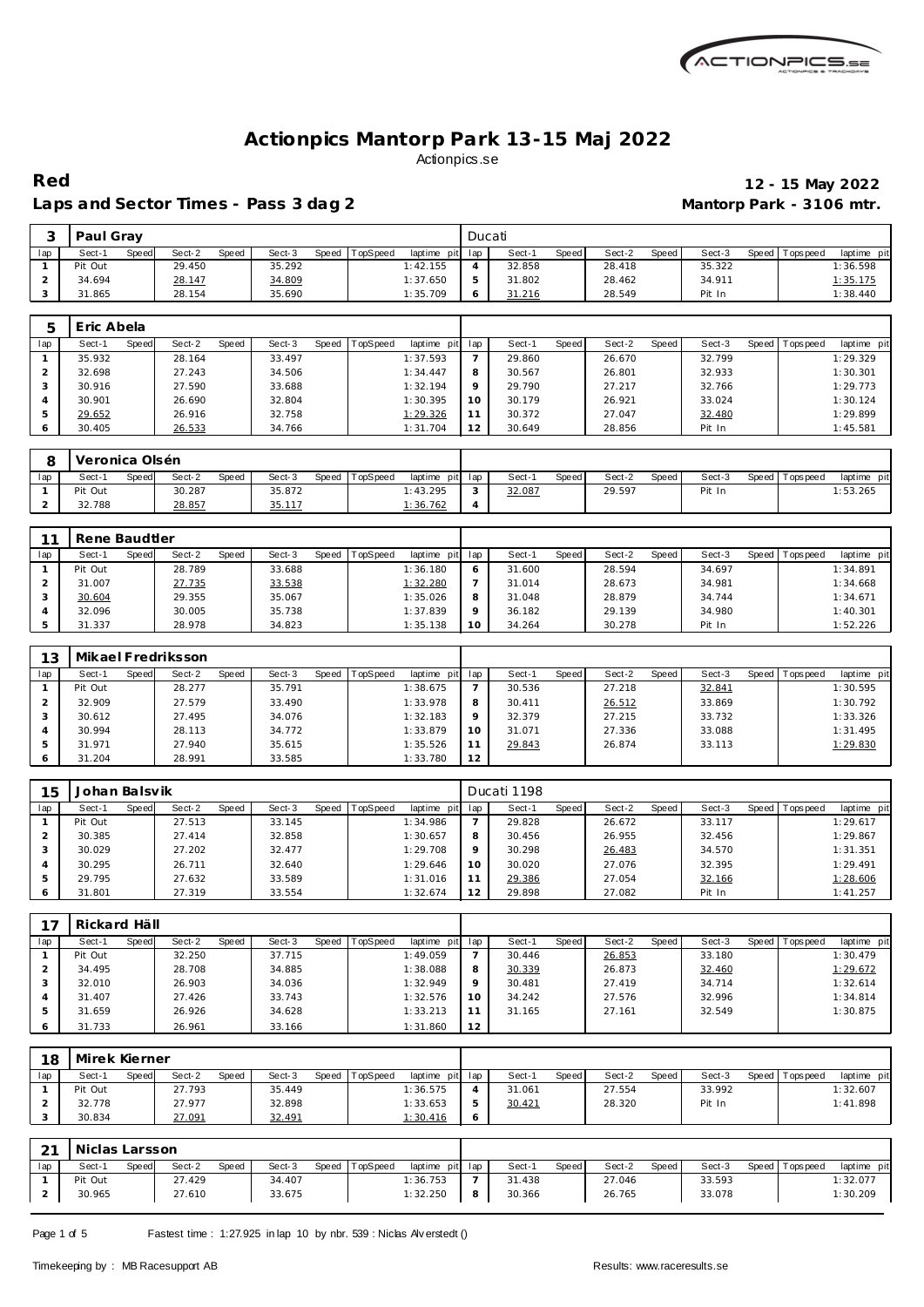

### Laps and Sector Times - Pass 3 dag 2 **Mantorp Park - 3106 mtr.**

# **Red 12 - 15 May 2022**

| 30.812 | 27.556 | 33.678 | 1:32.046 |                 | 30.456 | 26.616 | 33.799 | 1:30.87  |
|--------|--------|--------|----------|-----------------|--------|--------|--------|----------|
| 31.332 | 26.861 | 33.824 | 1:32.017 | 10              | 31.087 | 27.454 | 32.500 | 1:31.041 |
| 30.243 | 26.664 | 32.824 | 1:29.731 |                 | 30.991 | 28.192 | Pit In | 1:39.789 |
| 32.178 | 27.396 | 34.069 | 1:33.643 | $\sqrt{2}$<br>∼ |        |        |        |          |

| $\cap$ | Ståle Lovas     |                 |                 |                         |                 |                 |                        |                   |                          |
|--------|-----------------|-----------------|-----------------|-------------------------|-----------------|-----------------|------------------------|-------------------|--------------------------|
| lap    | Sect-1<br>Speed | Sect-2<br>Speed | Sect-3<br>Speed | TopSpeed<br>laptime pit | lap             | Sect-1<br>Speed | Sect-2<br><b>Speed</b> | Sect-3<br>Speed ' | Tops peed<br>laptime pit |
|        | Pit Out         | 29.086          | 35.930          | 1:38.809                | O               | 31.262          | 28.122                 | 35.006            | 1:34.390                 |
|        | 31.349          | 28.195          | 35.069          | 1:34.613                |                 | 30.750          | 27.947                 | 34.025            | 1:32.722                 |
|        | 31.350          | 27.652          | 34.343          | 1:33.345                | 8               | 30.530          | 27.239                 | 34.399            | 1:32.168                 |
|        | 31.446          | 28.105          | 35.168          | 1:34.719                | $\circ$         | 30.705          | 27.809                 | 33.866            | 1:32.380                 |
|        | 31.169          | 27.922          | 35.100          | 1:34.191                | 10 <sup>°</sup> | 30.898          | 27.817                 | Pit In            | 1:38.399                 |

| 29  | Bjarne Pettersson |       |        |              |        |       |          |             |     |        |       |        |       |        |         |            |             |
|-----|-------------------|-------|--------|--------------|--------|-------|----------|-------------|-----|--------|-------|--------|-------|--------|---------|------------|-------------|
| lap | Sect-1            | Speed | Sect-2 | <b>Speed</b> | Sect-3 | Speed | TopSpeed | laptime pit | lap | Sect-1 | Speed | Sect-2 | Speed | Sect-3 | Speed I | T ops peed | laptime pit |
|     | Pit Out           |       | 27.597 |              | 34.426 |       |          | 1:40.860    |     | 31.125 |       | 26.529 |       | 32.347 |         |            | 1:30.001    |
|     | 30.401            |       | 27.237 |              | 33.587 |       |          | 1:31.225    | 8   | 29.182 |       | 26.206 |       | 33.145 |         |            | 1:28.533    |
|     | 31.211            |       | 27.360 |              | 34.146 |       |          | 1:32.717    |     | 30.753 |       | 27.105 |       | 32.757 |         |            | 1:30.615    |
|     | 31.883            |       | 26.738 |              | 34.832 |       |          | 1:33.453    | 10  | 30.475 |       | 27.187 |       | 33.125 |         |            | 1:30.787    |
|     | 32.810            |       | 26.766 |              | 32.802 |       |          | 1:32.378    | 11  | 30.667 |       | 28.689 |       | Pit In |         |            | 1:46.567    |
|     | 29.657            |       | 26.211 |              | 34.386 |       |          | 1:30.254    | 12  |        |       |        |       |        |         |            |             |

| 30  | Magnus Carlsson |       |        |       |        |                  |             |                 |        |       |        |       |        |       |            |             |
|-----|-----------------|-------|--------|-------|--------|------------------|-------------|-----------------|--------|-------|--------|-------|--------|-------|------------|-------------|
| lap | Sect-1          | Speed | Sect-2 | Speed | Sect-3 | Speed   TopSpeed | laptime pit | lap             | Sect-1 | Speed | Sect-2 | Speed | Sect-3 | Speed | Tops pee d | laptime pit |
|     | Pit Out         |       | 27.203 |       | 32.679 |                  | 1:34.282    |                 | 31.237 |       | 26.748 |       | 34.879 |       |            | 1:32.864    |
|     | 31.311          |       | 27.912 |       | 34.662 |                  | 1:33.885    | 8               | 29.188 |       | 26.922 |       | 32.052 |       |            | 1:28.162    |
|     | 31.421          |       | 26.442 |       | 32.272 |                  | 1:30.135    | $\circ$         | 31.469 |       | 26.378 |       | 32.290 |       |            | 1:30.137    |
|     | 29.930          |       | 26.259 |       | 32.263 |                  | 1:28.452    | 10 <sup>°</sup> | 29.087 |       | 27.209 |       | 31.907 |       |            | 1:28.203    |
|     | 32.113          |       | 26.465 |       | 33.230 |                  | 1:31.808    | 11              | 29.003 |       | 26.410 |       | 32.742 |       |            | 1:28.155    |
|     | 29.886          |       | 26.422 |       | 32.736 |                  | 1:29.044    | 12              | 33.617 |       | 27.871 |       | Pit In |       |            | 1:47.007    |

| 39  | Daniel Nobelius |       |        |       |        |       |          |             |         |        |       |        |       |        |         |            |             |
|-----|-----------------|-------|--------|-------|--------|-------|----------|-------------|---------|--------|-------|--------|-------|--------|---------|------------|-------------|
| lap | Sect-1          | Speed | Sect-2 | Speed | Sect-3 | Speed | TopSpeed | laptime pit | lap     | Sect-  | Speed | Sect-2 | Speed | Sect-3 | Speed I | Tops pee d | laptime pit |
|     | Pit Out         |       | 27.763 |       | 34.515 |       |          | 1:37.882    |         | 31.968 |       | 27.485 |       | 32.755 |         |            | 1:32.208    |
|     | 32.145          |       | 27.712 |       | 34.176 |       |          | 1:34.033    | 8       | 31.040 |       | 27.048 |       | 32.930 |         |            | 1:31.018    |
|     | 31.942          |       | 26.803 |       | 34.115 |       |          | 1:32.860    | $\circ$ | 31.024 |       | 27.615 |       | 33.160 |         |            | 1:31.799    |
|     | 32.132          |       | 27.048 |       | 33.407 |       |          | 1:32.587    | 10      | 30.783 |       | 26.721 |       | 32.532 |         |            | 1:30.036    |
|     | 31.737          |       | 27.532 |       | 33.506 |       |          | 1:32.775    |         | 31.858 |       | 27.072 |       | 32.692 |         |            | 1:31.622    |
|     | 31.710          |       | 26.765 |       | 33.463 |       |          | 1:31.938    | 12      | 30.751 |       | 27.349 |       | Pit In |         |            | 1:44.220    |

| 46  | Magnus Stenberg |       |        |       |        |       |                 |             |          |        |       |        |       |        |                 |             |
|-----|-----------------|-------|--------|-------|--------|-------|-----------------|-------------|----------|--------|-------|--------|-------|--------|-----------------|-------------|
| lap | Sect-1          | Speed | Sect-2 | Speed | Sect-3 | Speed | <b>TopSpeed</b> | laptime pit | lap      | Sect-1 | Speed | Sect-2 | Speed | Sect-3 | Speed Tops peed | laptime pit |
|     | Pit Out         |       | 30.289 |       | 34.836 |       |                 | 1:42.141    |          | 30.828 |       | 27.606 |       | 34.575 |                 | 1:33.009    |
|     | 31.737          |       | 28.527 |       | 34.315 |       |                 | 1:34.579    | 8        | 31.699 |       | 28.269 |       | 33.843 |                 | 1:33.811    |
|     | 31.597          |       | 28.445 |       | 35.426 |       |                 | 1:35.468    | $\Omega$ | 30.934 |       | 27.404 |       | 33.362 |                 | 1:31.700    |
|     | 32.186          |       | 27.789 |       | 33.929 |       |                 | 1:33.904    | 10       | 30.695 |       | 28.048 |       | 34.637 |                 | 1:33.380    |
|     | 31.373          |       | 27.735 |       | 33.779 |       |                 | 1:32.887    |          | 34.390 |       | 34.373 |       | Pit In |                 | 1:58.950    |
|     | 31.958          |       | 28.094 |       | 34.630 |       |                 | 1:34.682    | 12       |        |       |        |       |        |                 |             |

| 52  |                 | Christian Barman Gynnerwall |        |                               |                 |                 |                 |                   |                           |
|-----|-----------------|-----------------------------|--------|-------------------------------|-----------------|-----------------|-----------------|-------------------|---------------------------|
| lap | Sect-1<br>Speed | Sect-2<br>Speed             | Sect-3 | Speed TopSpeed<br>laptime pit | lap             | Speed<br>Sect-1 | Sect-2<br>Speed | Sect-3<br>Speed I | Tops pee d<br>laptime pit |
|     | Pit Out         | 27.937                      | 33.450 | 1:32.694                      | <sup>6</sup>    | 30.315          | 27.729          | 33.554            | 1:31.598                  |
|     | 30.256          | 27.477                      | 32.837 | 1:30.570                      |                 | 29.800          | 30.141          | 32.866            | 1:32.807                  |
|     | 29.446          | 27.593                      | 32.038 | 1:29.077                      | 8               | 29.562          | 27.331          | 32.383            | 1:29.276                  |
|     | 29.628          | 27.814                      | 32.465 | 1:29.907                      | $\Omega$        | 30.343          | 29.583          | 33.129            | 1:33.055                  |
|     | 29.639          | 27.636                      | 32.666 | 1:29.941                      | 10 <sup>1</sup> | 30.461          | 29.176          | Pit In            | 1:46.517                  |

| 53  | Henrik Nygren |       |        |       |        |       |          |             |     |        |       |        |       |        |       |            |             |
|-----|---------------|-------|--------|-------|--------|-------|----------|-------------|-----|--------|-------|--------|-------|--------|-------|------------|-------------|
| lap | Sect-1        | Speed | Sect-2 | Speed | Sect-3 | Speed | TopSpeed | laptime pit | lap | Sect-1 | Speed | Sect-2 | Speed | Sect-3 | Speed | Tops pee d | laptime pit |
|     | Pit Out       |       | 28.783 |       | 33.830 |       |          | 1:37.838    |     | 32.122 |       | 28.931 |       | 34.563 |       |            | 1:35.616    |
|     | 31.976        |       | 28.308 |       | 33.811 |       |          | 1:34.095    | 8   | 32.561 |       | 28.946 |       | 34.577 |       |            | 1:36.084    |
|     | 31.876        |       | 28.112 |       | 34.495 |       |          | 1:34.483    | Q   | 31.631 |       | 29.440 |       | 35.290 |       |            | 1:36.361    |
| 4   | 31.315        |       | 28.672 |       | 34.192 |       |          | 1:34.179    | 10  | 32.071 |       | 29.252 |       | 33.858 |       |            | 1:35.181    |
|     | 31.967        |       | 28.284 |       | 33.711 |       |          | 1:33.962    | 11  | 30.892 |       | 30.070 |       | Pit In |       |            | 1:40.670    |
| 6   | 32.730        |       | 28.397 |       | 34.450 |       |          | 1:35.577    | 12  |        |       |        |       |        |       |            |             |

Page 2 of 5 Fastest time : 1:27.925 in lap 10 by nbr. 539 : Niclas Alv erstedt ()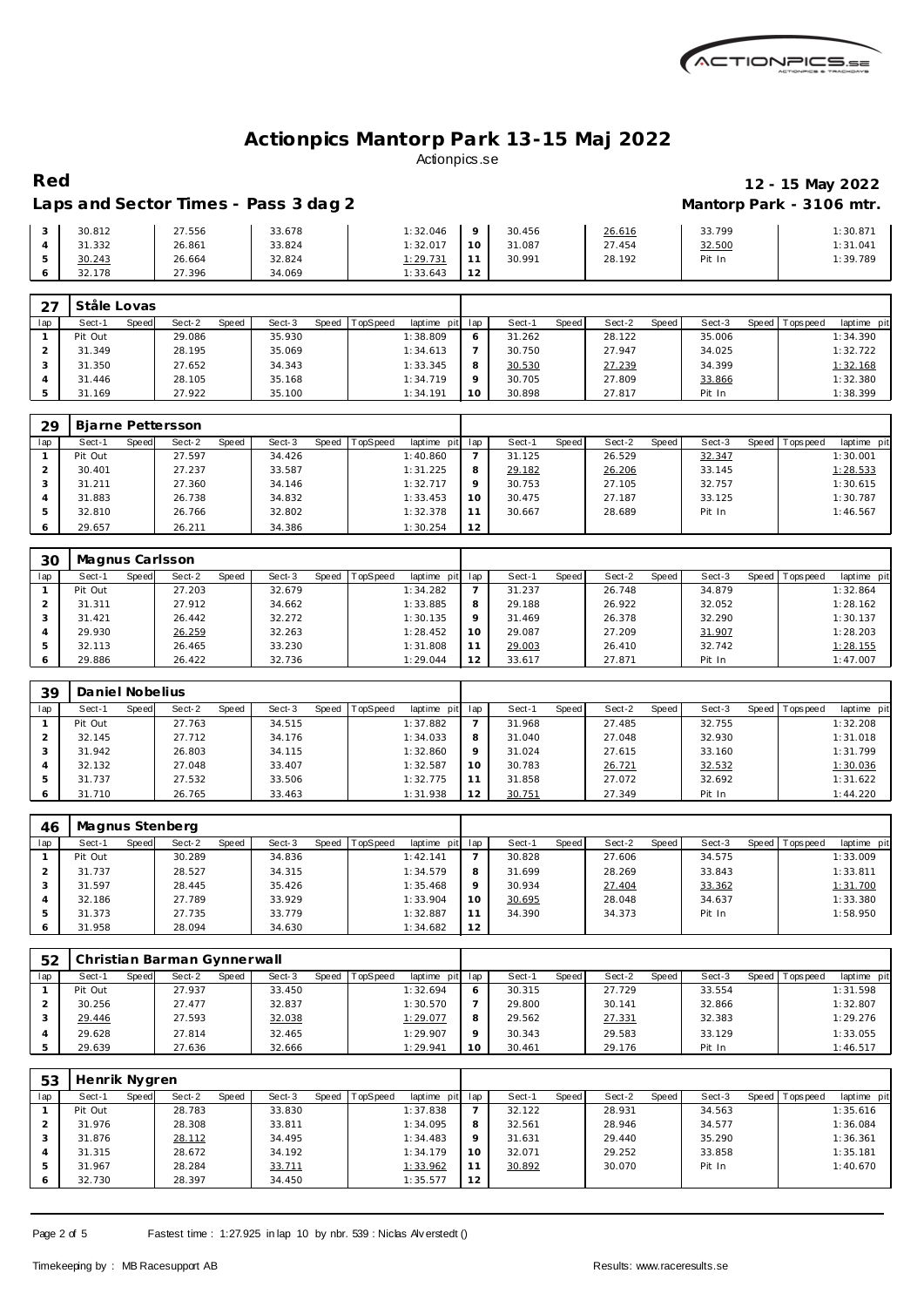

 **Shahzad Rana**

#### Laps and Sector Times - Pass 3 dag 2 **Mantorp Park - 3106 mtr.**

# **Red 12 - 15 May 2022**

| lap            | Sect-1           | Speed        | Sect-2            | Speed | Sect-3   | <b>Speed</b> | TopSpeed | laptime pit | lap            | Sect-1 | Speed | Sect-2 | Speed        | Sect-3 | Speed        | T ops pee d | laptime pit |
|----------------|------------------|--------------|-------------------|-------|----------|--------------|----------|-------------|----------------|--------|-------|--------|--------------|--------|--------------|-------------|-------------|
| $\mathbf{1}$   | Pit Out          |              | 29.695            |       | 35.066   |              |          | 1:38.387    | $\overline{4}$ | 31.622 |       | 28.053 |              | 35.311 |              |             | 1:34.986    |
| 2              | 31.541           |              | 28.015            |       | 35.546   |              |          | 1:35.102    | 5              | 31.399 |       | 29.178 |              | Pit In |              |             | 1:45.635    |
| 3              | 31.437           |              | 27.301            |       | 34.203   |              |          | 1:32.941    | 6              |        |       |        |              |        |              |             |             |
|                |                  |              |                   |       |          |              |          |             |                |        |       |        |              |        |              |             |             |
| 57             | Anton Johansson  |              |                   |       |          |              |          |             |                |        |       |        |              |        |              |             |             |
| lap            | Sect-1           | Speed        | Sect-2            | Speed | Sect-3   | Speed        | TopSpeed | laptime pit | lap            | Sect-1 | Speed | Sect-2 | Speed        | Sect-3 | Speed        | T ops pee d | laptime pit |
| $\mathbf{1}$   | Pit Out          |              | 31.753            |       | 36.227   |              |          | 1:45.786    | 6              | 30.453 |       | 26.718 |              | 33.103 |              |             | 1:30.274    |
| $\overline{2}$ | 30.541           |              | 26.930            |       | 33.265   |              |          | 1:30.736    | $\overline{7}$ | 29.620 |       | 27.224 |              | 33.263 |              |             | 1:30.107    |
| 3              | 30.516           |              | 27.066            |       | 33.079   |              |          | 1:30.661    | 8              | 29.497 |       | 27.647 |              | 33.343 |              |             | 1:30.487    |
| $\overline{4}$ | 31.134           |              | 26.934            |       | 33.818   |              |          | 1:31.886    | $\circ$        | 28.931 |       | 26.773 |              | 33.056 |              |             | 1:28.760    |
| 5              | 30.749           |              | 26.506            |       | 1:05.230 |              |          | 2:02.485    | 10             | 30.529 |       | 28.052 |              | Pit In |              |             | 1:36.040    |
|                |                  |              |                   |       |          |              |          |             |                |        |       |        |              |        |              |             |             |
| 62             | André Söderlund  |              |                   |       |          |              |          |             |                |        |       |        |              |        |              |             |             |
| lap            | Sect-1           | Speed        | Sect-2            | Speed | Sect-3   | <b>Speed</b> | TopSpeed | laptime pit | lap            | Sect-1 | Speed | Sect-2 | Speed        | Sect-3 | Speed        | Tops peed   | laptime pit |
| $\mathbf{1}$   | Pit Out          |              | 31.052            |       | 34.387   |              |          | 1:42.936    | $\overline{7}$ | 30.648 |       | 27.929 |              | 34.389 |              |             | 1:32.966    |
| $\overline{2}$ | 31.847           |              | 27.964            |       | 34.737   |              |          | 1:34.548    | 8              | 32.396 |       | 26.842 |              | 33.757 |              |             | 1:32.995    |
| 3              | 29.406           |              | 27.192            |       | 33.427   |              |          | 1:30.025    | 9              | 30.102 |       | 27.149 |              | 34.026 |              |             | 1:31.277    |
| $\overline{4}$ | 30.416           |              | 27.314            |       | 33.782   |              |          | 1:31.512    | 10             | 29.827 |       | 28.122 |              | 33.315 |              |             | 1:31.264    |
| 5              | 31.068           |              | 27.353            |       | 33.647   |              |          | 1:32.068    | 11             | 29.672 |       | 28.591 |              | 33.351 |              |             | 1:31.614    |
| 6              | 29.841           |              | 27.280            |       | 33.139   |              |          | 1:30.260    | 12             | 29.492 |       | 28.275 |              | Pit In |              |             | 1: 41.414   |
|                |                  |              |                   |       |          |              |          |             |                |        |       |        |              |        |              |             |             |
| 64             | Lars-Johan Lindh |              |                   |       |          |              |          |             |                |        |       |        |              |        |              |             |             |
| lap            | Sect-1           | Speed        | Sect-2            | Speed | Sect-3   | <b>Speed</b> | TopSpeed | laptime pit | lap            | Sect-1 | Speed | Sect-2 | Speed        | Sect-3 | Speed        | T ops pee d | laptime pit |
| $\mathbf{1}$   | Pit Out          |              | 28.371            |       | 34.360   |              |          | 1:38.047    | $\overline{7}$ | 31.541 |       | 28.757 |              | 35.167 |              |             | 1:35.465    |
| $\overline{2}$ | 32.066           |              | 28.140            |       | 33.980   |              |          | 1:34.186    | 8              | 32.256 |       | 27.907 |              | 34.984 |              |             | 1:35.147    |
| 3              | 32.014           |              | 27.804            |       | 34.694   |              |          | 1:34.512    | 9              | 32.698 |       | 28.114 |              | 33.742 |              |             | 1:34.554    |
| $\overline{4}$ | 31.240           |              | 28.314            |       | 34.227   |              |          | 1:33.781    | 10             | 30.767 |       | 28.364 |              | 33.505 |              |             | 1:32.636    |
| 5              | 31.165           |              | 28.319            |       | 34.796   |              |          | 1:34.280    | 11             | 30.873 |       | 28.612 |              | 33.542 |              |             | 1:33.027    |
| 6              | 32.791           |              | 28.110            |       | 34.672   |              |          | 1:35.573    | 12             |        |       |        |              |        |              |             |             |
|                |                  |              |                   |       |          |              |          |             |                |        |       |        |              |        |              |             |             |
| 67             | Michael Wiklund  |              |                   |       |          |              |          |             |                |        |       |        |              |        |              |             |             |
| lap            | Sect-1           | <b>Speed</b> | Sect-2            | Speed | Sect-3   | <b>Speed</b> | TopSpeed | laptime pit | lap            | Sect-1 | Speed | Sect-2 | <b>Speed</b> | Sect-3 | <b>Speed</b> | Tops pee d  | laptime pit |
| $\mathbf{1}$   | Pit Out          |              | 28.613            |       | 36.164   |              |          | 1:42.089    | $\overline{7}$ | 30.691 |       | 26.317 |              | 31.839 |              |             | 1:28.847    |
| $\overline{2}$ | 31.725           |              | 27.811            |       | 33.965   |              |          | 1:33.501    | 8              | 30.096 |       | 26.615 |              | 32.912 |              |             | 1:29.623    |
| 3              | 30.838           |              | 27.313            |       | 34.828   |              |          | 1:32.979    | $\circ$        | 30.882 |       | 26.400 |              | 33.498 |              |             | 1:30.780    |
| $\overline{4}$ | 33.080           |              | 26.681            |       | 32.775   |              |          | 1:32.536    | 10             | 29.944 |       | 26.682 |              | 32.278 |              |             | 1:28.904    |
| 5              | 29.963           |              | 27.555            |       | 32.756   |              |          | 1:30.274    | 11             | 29.477 |       | 27.444 |              | 32.690 |              |             | 1:29.611    |
| 6              | 30.295           |              | 26.669            |       | 34.620   |              |          | 1:31.584    | 12             |        |       |        |              |        |              |             |             |
|                |                  |              |                   |       |          |              |          |             |                |        |       |        |              |        |              |             |             |
| 71             |                  |              | Robert Westbrandt |       |          |              |          |             |                |        |       |        |              |        |              |             |             |
| lap            | Sect-1           | Speed        | Sect-2            | Speed | Sect-3   | <b>Speed</b> | TopSpeed | laptime pit | lap            | Sect-1 | Speed | Sect-2 | <b>Speed</b> | Sect-3 | Speed        | T ops pee d | laptime pit |
| $\mathbf{1}$   | Pit Out          |              | 28.489            |       | 35.110   |              |          | 1:39.736    | $\overline{7}$ | 30.872 |       | 27.863 |              | 34.959 |              |             | 1:33.694    |
| 2              | 31.862           |              | 27.313            |       | 34.522   |              |          | 1:33.697    | 8              | 31.497 |       | 27.974 |              | 34.567 |              |             | 1:34.038    |
| 3              | 31.443           |              | 26.375            |       | 35.956   |              |          | 1:33.774    | 9              | 31.997 |       | 27.984 |              | 34.368 |              |             | 1:34.349    |
| 4              | 31.663           |              | 27.562            |       | 34.573   |              |          | 1:33.798    | 10             | 30.945 |       | 27.927 |              | 34.118 |              |             | 1:32.990    |
| 5              | 31.225           |              | 27.351            |       | 34.208   |              |          | 1:32.784    | 11             | 32.742 |       | 34.503 |              | Pit In |              |             | 1:59.298    |

| 74  | Robert Bloss |       |        |       |        |       |                 |             |         |        |       |        |       |        |       |          |             |
|-----|--------------|-------|--------|-------|--------|-------|-----------------|-------------|---------|--------|-------|--------|-------|--------|-------|----------|-------------|
| lap | Sect-1       | Speed | Sect-2 | Speed | Sect-3 | Speed | <b>TopSpeed</b> | laptime pit | lap     | Sect-1 | Speed | Sect-2 | Speed | Sect-3 | Speed | Topspeed | laptime pit |
|     | Pit Out      |       | 27.211 |       | 34.313 |       |                 | 1:36.361    | $\circ$ | 30.700 |       | 26.760 |       | 32.867 |       |          | 1:30.327    |
|     | 30.242       |       | 26.662 |       | 33.844 |       |                 | 1:30.748    |         | 31.084 |       | 27.540 |       | 33.795 |       |          | 1:32.419    |
|     | 30.400       |       | 26.286 |       | 32.962 |       |                 | 1:29.648    | 8       | 33.132 |       | 26.625 |       | 33.537 |       |          | 1:33.294    |
|     | 30.160       |       | 25.914 |       | 35.776 |       |                 | 1:31.850    | $\circ$ | 30.514 |       | 26.655 |       | 32.583 |       |          | 1:29.752    |
|     | 30.159       |       | 27.517 |       | 34.212 |       |                 | 1:31.888    | 10      | 30.626 |       | 28.476 |       | Pit In |       |          | 1:45.108    |

| 79  |         |       | Sahatsada Pimphasri |       |        |       |          |                 |   |        |              |        |       |          |                   |             |
|-----|---------|-------|---------------------|-------|--------|-------|----------|-----------------|---|--------|--------------|--------|-------|----------|-------------------|-------------|
| lap | Sect-1  | Speed | Sect-2              | Speed | Sect-3 | Speed | TopSpeed | laptime pit lap |   | Sect-1 | <b>Speed</b> | Sect-2 | Speed | Sect-3   | Speed   Tops peed | laptime pit |
|     | Pit Out |       | 32.413              |       | 39.929 |       |          | 1:54.454        |   | 37.001 |              | 33.038 |       | 1:29.548 |                   | 2:39.587    |
|     | 36.697  |       | 31.971              |       | 55.544 |       |          | 2:04.212        |   | 37.002 |              | 33.268 |       | 39.157   |                   | 1:49.427    |
|     | 35.563  |       | 31.681              |       | 38.217 |       |          | 1:45.461        |   | 37.976 |              | 37.559 |       | Pit In   |                   | 1:58.721    |
|     | 36.559  |       | 52.112              |       | 41.497 |       |          | 2:10.168        | 8 |        |              |        |       |          |                   |             |

Page 3 of 5 Fastest time : 1:27.925 in lap 10 by nbr. 539 : Niclas Alv erstedt ()

 31.225 27.351 34.208 1:32.784 31.896 27.280 34.863 1:34.039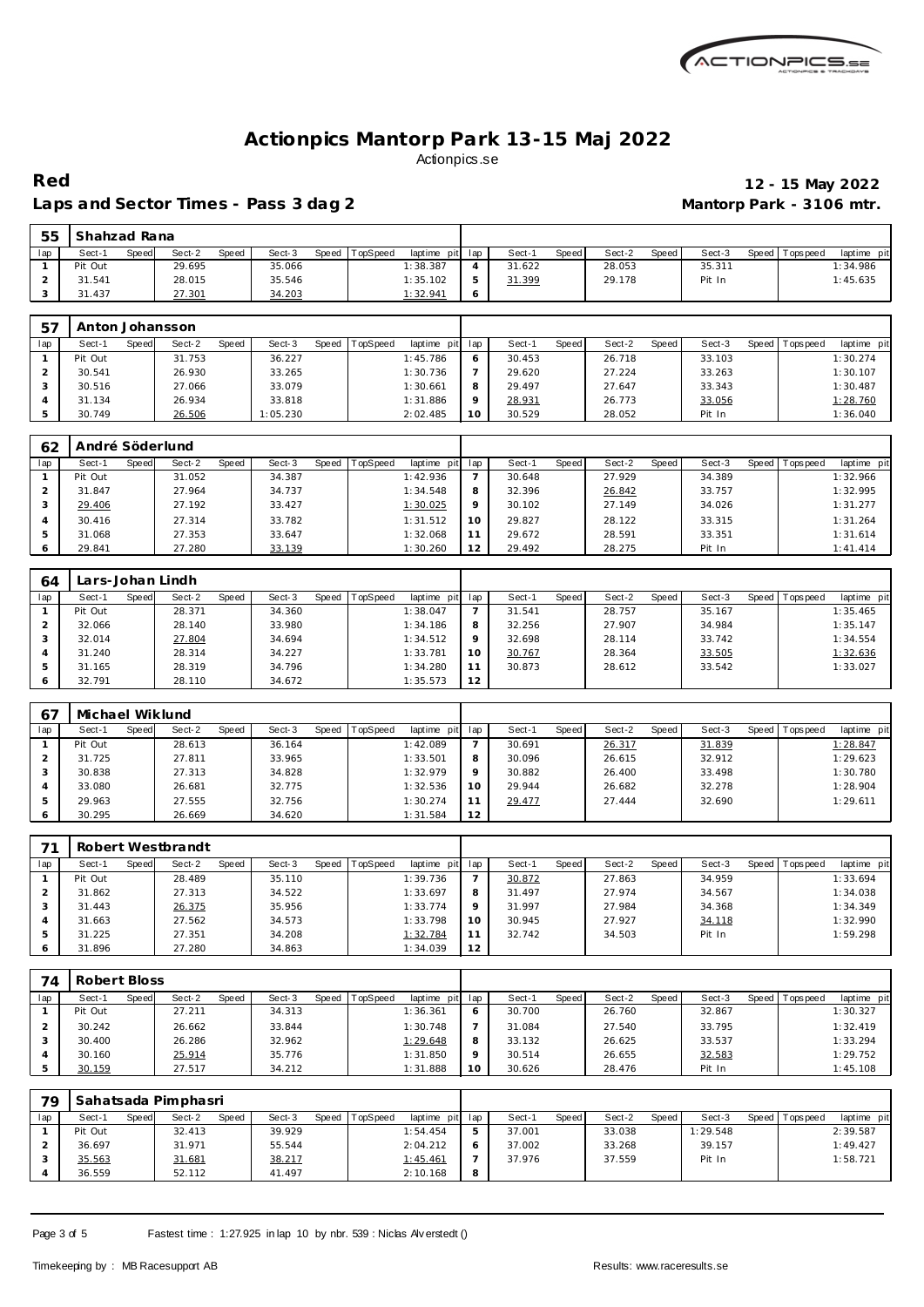

Laps and Sector Times - Pass 3 dag 2 **Mantorp Park - 3106 mtr.** 

# **Red 12 - 15 May 2022**

|  |                             | Laps and Scener Times - Lass 5 day 2 |  |
|--|-----------------------------|--------------------------------------|--|
|  | 83 Heikki Kimmo Salmenranta |                                      |  |

| റാ  |         |       | <u>TIGINNI INITITITU JAIHTIGI LAHLA</u> |       |        |       |          |             |         |        |       |        |       |        |       |           |             |
|-----|---------|-------|-----------------------------------------|-------|--------|-------|----------|-------------|---------|--------|-------|--------|-------|--------|-------|-----------|-------------|
| lap | Sect-1  | Speed | Sect-2                                  | Speed | Sect-3 | Speed | TopSpeed | laptime pit | lap     | Sect-1 | Speed | Sect-2 | Speed | Sect-3 | Speed | Tops peed | laptime pit |
|     | Pit Out |       | 28.217                                  |       | 34.401 |       |          | 1:37.320    |         | 30.835 |       | 28.234 |       | 34.039 |       |           | 1:33.108    |
|     | 30.770  |       | 27.703                                  |       | 34.490 |       |          | 1:32.963    | 8       | 31.051 |       | 27.418 |       | 33.183 |       |           | 1:31.652    |
|     | 31.292  |       | 27.845                                  |       | 34.532 |       |          | 1:33.669    | $\circ$ | 30.288 |       | 27.403 |       | 34.616 |       |           | 1:32.307    |
|     | 31.770  |       | 28.530                                  |       | 33.739 |       |          | 1:34.039    | 10      | 30.603 |       | 27.910 |       | 34.301 |       |           | 1:32.814    |
|     | 31.240  |       | 27.986                                  |       | 34.016 |       |          | 1:33.242    |         | 31.209 |       | 28.239 |       | 33.961 |       |           | 1:33.409    |
|     | 30.991  |       | 28.804                                  |       | 34.722 |       |          | 1:34.517    | 12      |        |       |        |       |        |       |           |             |

| 85  |         | 'usuf Oruc |        |       |        |       |          |             |                 |         |       |        |       |        |       |           |             |
|-----|---------|------------|--------|-------|--------|-------|----------|-------------|-----------------|---------|-------|--------|-------|--------|-------|-----------|-------------|
| lap | Sect-1  | Speed      | Sect-2 | Speed | Sect-3 | Speed | TopSpeed | laptime pit | lap             | Sect-1  | Speed | Sect-2 | Speed | Sect-3 | Speed | Tops peed | laptime pit |
|     | Pit Out |            | 27.318 |       | 34.278 |       |          | 1:36.524    |                 | 29.775  |       | 26.666 |       | Pit In |       |           | 1:34.281    |
|     | 31.318  |            | 26.707 |       | 33.146 |       |          | 1:31.171    | 8               | Pit Out |       | 27.308 |       | 33.611 |       |           | 2:46.940    |
|     | 30.352  |            | 26.016 |       | 32.759 |       |          | 1:29.127    | $\circ$         | 30.767  |       | 26.246 |       | 33.076 |       |           | 1:30.089    |
|     | 30.219  |            | 26.115 |       | 32.978 |       |          | 1:29.312    | 10 <sup>°</sup> | 30.093  |       | 26.105 |       | 31.747 |       |           | 1:27.945    |
|     | 30.266  |            | 26.370 |       | 32.104 |       |          | 1:28.740    |                 | 29.496  |       | 26.302 |       | 32.710 |       |           | 1:28.508    |
| O   | 29.967  |            | 26.675 |       | 33.915 |       |          | 1:30.557    | 12              |         |       |        |       |        |       |           |             |

| 89  | Jimmy Kvarnström |                        |                 |                                    |                 |                 |                 |                           |
|-----|------------------|------------------------|-----------------|------------------------------------|-----------------|-----------------|-----------------|---------------------------|
| lap | Sect-1<br>Speed  | Sect-2<br><b>Speed</b> | Sect-3<br>Speed | <b>TopSpeed</b><br>laptime pit lap | Sect-1<br>Speed | Speed<br>Sect-2 | Sect-3<br>Speed | laptime pit<br>Tops pee d |
|     | 53.758           | 27.574                 | 34.900          | 1:56.232                           | 32.160          | 28.095          | 35.363          | 1:35.618                  |
|     | 31.732           | 27.396                 | 35.105          | 1:34.233                           | 32.727          | 27.544          | 35.068          | 1:35.339                  |
|     | 32.214           | 27.012                 | 34.132          | <u>1:33.358</u>                    | 32.313          | 27.432          | 35.980          | 1:35.725                  |
|     | 31.829           | 27.209                 | 35.325          | 1:34.363                           | 32.406          | 28.448          | 36.795          | 1:37.649                  |
|     | 32.027           | 27.726                 | 35.514          | 1:35.267                           | 34.778          | 31.826          | Pit In          | 1:52.409                  |

| 98  | Jan Erik Høiby |       |        |       |        |       |                 |             |         |        |       |        |       |        |       |           |             |
|-----|----------------|-------|--------|-------|--------|-------|-----------------|-------------|---------|--------|-------|--------|-------|--------|-------|-----------|-------------|
| lap | Sect-1         | Speed | Sect-2 | Speed | Sect-3 | Speed | <b>TopSpeed</b> | laptime pit | lap     | Sect-1 | Speed | Sect-2 | Speed | Sect-3 | Speed | Tops peed | laptime pit |
|     | Pit Out        |       | 28.309 |       | 34.947 |       |                 | 1:36.250    |         | 30.419 |       | 28.116 |       | 33.752 |       |           | 1:32.287    |
|     | 31.865         |       | 28.298 |       | 34.762 |       |                 | 1:34.925    | 8       | 30.757 |       | 27.766 |       | 34.269 |       |           | 1:32.792    |
|     | 30.249         |       | 28,000 |       | 34.681 |       |                 | 1:32.930    | $\circ$ | 30.862 |       | 28.129 |       | 34.694 |       |           | 1:33.685    |
|     | 30.456         |       | 28.225 |       | 34.364 |       |                 | 1:33.045    | 10      | 31.322 |       | 28.554 |       | 34.506 |       |           | 1:34.382    |
|     | 30.929         |       | 27.862 |       | 33.747 |       |                 | 1:32.538    | 11      | 30.475 |       | 27.924 |       | 33.725 |       |           | 1:32.124    |
|     | 29.884         |       | 27.878 |       | 34.095 |       |                 | 1:31.857    | 12      |        |       |        |       |        |       |           |             |

| 108 | Johan Borg |       |        |       |        |       |                 |             |       |        |       |        |       |        |       |            |             |
|-----|------------|-------|--------|-------|--------|-------|-----------------|-------------|-------|--------|-------|--------|-------|--------|-------|------------|-------------|
| lap | Sect-1     | Speed | Sect-2 | Speed | Sect-3 | Speed | <b>TopSpeed</b> | laptime pit | . lan | Sect-1 | Speed | Sect-2 | Speed | Sect-3 | Speed | Tops pee d | laptime pit |
|     | Pit Out    |       | 28.658 |       | 36.167 |       |                 | 1:41.383    |       | 32.068 |       | 28.207 |       | 35.692 |       |            | 1:35.967    |
|     | 32.986     |       | 28.247 |       | 35.418 |       |                 | 1:36.651    |       | 31.952 |       | 28.260 |       | 34.532 |       |            | 1:34.744    |
|     | 32.441     |       | 28.092 |       | 35.200 |       |                 | 1:35.733    |       | 32.623 |       | 28.081 |       | 35.025 |       |            | 1:35.729    |
|     | 31.885     |       | 27.555 |       | 33.986 |       |                 | 1:33.426    |       | 32.033 |       | 28.165 |       | Pit In |       |            | 1:50.685    |

| 114 |         | Fommy Linner |        |              |        |       |          |                 |        |              |        |       |        |                 |             |
|-----|---------|--------------|--------|--------------|--------|-------|----------|-----------------|--------|--------------|--------|-------|--------|-----------------|-------------|
| lap | Sect-1  | Speed        | Sect-2 | <b>Speed</b> | Sect-3 | Speed | TopSpeed | laptime pit lap | Sect-1 | <b>Speed</b> | Sect-2 | Speed | Sect-3 | Speed Tops peed | laptime pit |
|     | Pit Out |              | 28.624 |              | 33.790 |       |          | 1:39.247        | 29.885 |              | 26.847 |       | 32.936 |                 | 1:29.668    |
|     | 31.058  |              | 25.767 |              | 32.552 |       |          | 1:29.377        | 29.940 |              | 26.296 |       | 32.370 |                 | 1:28.606    |
|     | 30.470  |              | 26.780 |              | 32.861 |       |          | 1:30.111        | 29.863 |              | 26.936 |       | 34.096 |                 | 1:30.895    |
|     | 30.744  |              | 25.962 |              | 32.962 |       |          | 1:29.668        | 30.033 |              | 27.536 |       | Pit In |                 | 1:32.485    |

| 137 | Eric Sjögren |       |        |       |        |       |          |                 |        |       |        |       |        |         |            |             |
|-----|--------------|-------|--------|-------|--------|-------|----------|-----------------|--------|-------|--------|-------|--------|---------|------------|-------------|
| lap | Sect-1       | Speed | Sect-2 | Speed | Sect-3 | Speed | TopSpeed | laptime pit lap | Sect-1 | Speed | Sect-2 | Speed | Sect-3 | Speed I | Tops pee d | laptime pit |
|     | Pit Out      |       | 27.572 |       | 33.999 |       |          | 1:38.574        | 31.576 |       | 27.805 |       | 34.424 |         |            | 1:33.805    |
|     | 30.896       |       | 27.436 |       | 34.466 |       |          | 1:32.798        | 32.404 |       | 28.047 |       | Pit In |         |            | 1:53.539    |
|     | 30.632       |       | 26.967 |       | 33.770 |       |          | 1:31.369        |        |       |        |       |        |         |            |             |

| 149 |          |       | Robert Strandäng |       |        |       |                 |             |         |        |       |        |       |        |                  |             |
|-----|----------|-------|------------------|-------|--------|-------|-----------------|-------------|---------|--------|-------|--------|-------|--------|------------------|-------------|
| lap | Sect-1   | Speed | Sect-2           | Speed | Sect-3 | Speed | <b>TopSpeed</b> | laptime pit | lap     | Sect-1 | Speed | Sect-2 | Speed | Sect-3 | Speed   Topspeed | laptime pit |
|     | 59.214   |       | 28.430           |       | 34.908 |       |                 | 2:02.552    |         | 30.746 |       | 26.990 |       | 32.974 |                  | 1:30.710    |
|     | 2:05.918 |       | 27.318           |       | 33.816 |       |                 | 3:07.052    | 8       | 30.947 |       | 27.242 |       | 33.222 |                  | 1:31.411    |
|     | 30.872   |       | 27.000           |       | 33.299 |       |                 | 1:31.171    | $\circ$ | 30.746 |       | 26.912 |       | 32.328 |                  | 1:29.986    |
| 4   | 31.368   |       | 27.372           |       | 33.230 |       |                 | 1:31.970    | 10      | 30.637 |       | 26.715 |       | 32.493 |                  | 1:29.845    |
|     | 31.592   |       | 27.525           |       | 34.005 |       |                 | 1:33.122    | 11      | 30.691 |       | 29.611 |       | Pit In |                  | 1:46.932    |
|     | 30.976   |       | 27.651           |       | 33.262 |       |                 | 1:31.889    | 12      |        |       |        |       |        |                  |             |